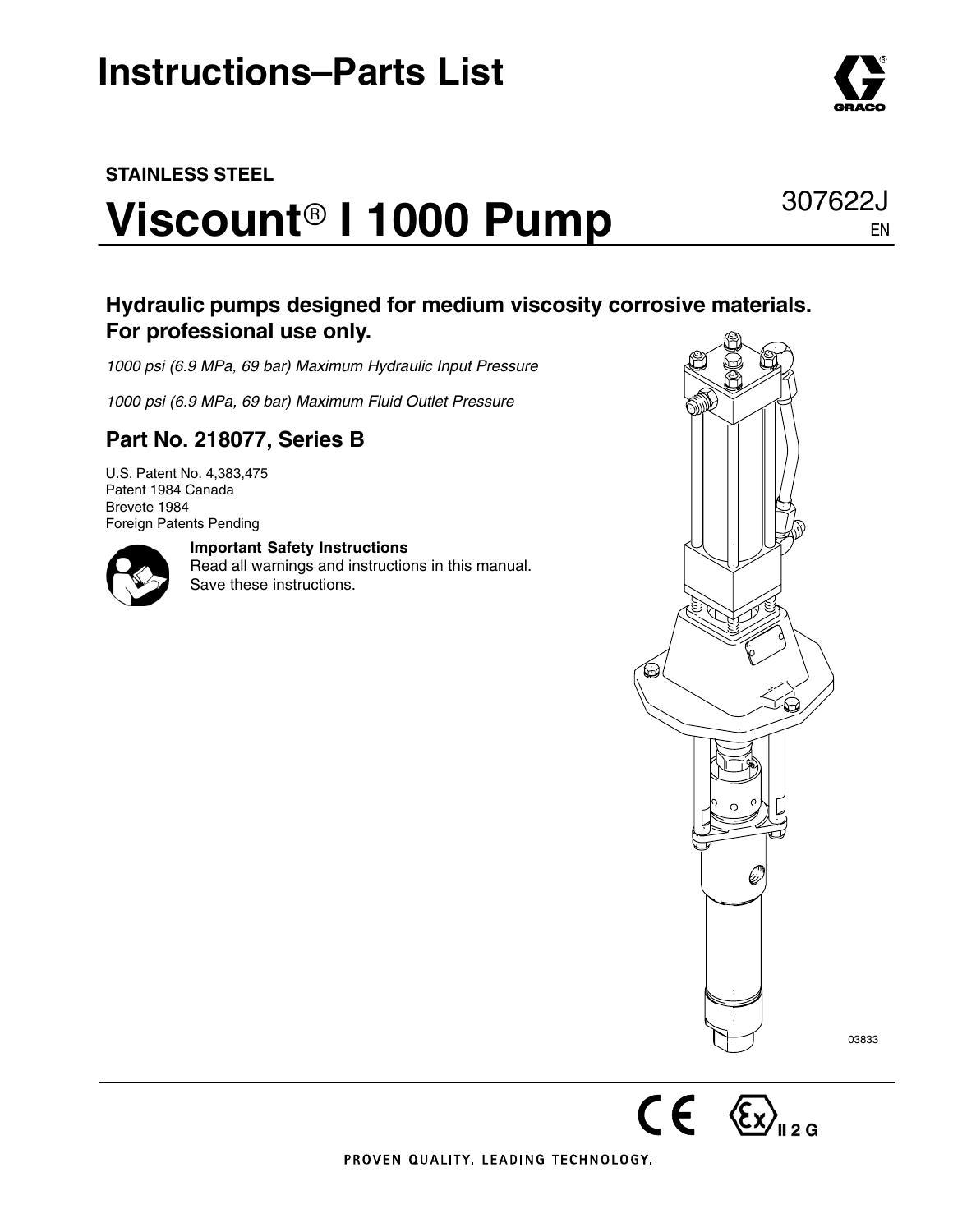## **Table of Contents**

| Graco Information  16 |  |
|-----------------------|--|
|                       |  |

### **WARNING A**

#### **EQUIPMENT MISUSE HAZARD**

Equipment misuse can cause the equipment to rupture or malfunction and result in serious injury.

- This equipment is for professional use only.
- Read all instruction manuals, tags, and labels before operating the equipment.
- $\bullet$  Use the equipment only for its intended purpose. If you are uncertain about usage, call your Graco distributor.
- Do not alter or modify this equipment. Use only genuine Graco parts and accessories.
- Check equipment daily. Repair or replace worn or damaged parts immediately.
- Do not exceed the maximum working pressure of the lowest rated system component. Refer to the **Technical Data** on page 14 for the maximum working pressure of this equipment.
- Use fluids and solvents which are compatible with the equipment wetted parts. Refer to the **Technical Data** section of all equipment manuals. Read the fluid and solvent manufacturer's warnings.
- Do not use hoses to pull equipment.
- Route hoses away from traffic areas, sharp edges, moving parts, and hot surfaces. Do not expose Graco hoses to temperatures above 82 $^{\circ}$ C (180 $^{\circ}$ F) or below  $-40^{\circ}$ C (-40 $^{\circ}$ F).
- Wear hearing protection when operating this equipment.
- Do not lift pressurized equipment.
- Comply with all applicable local, state, and national fire, electrical, and safety regulations.

**INSTRUCTIONS**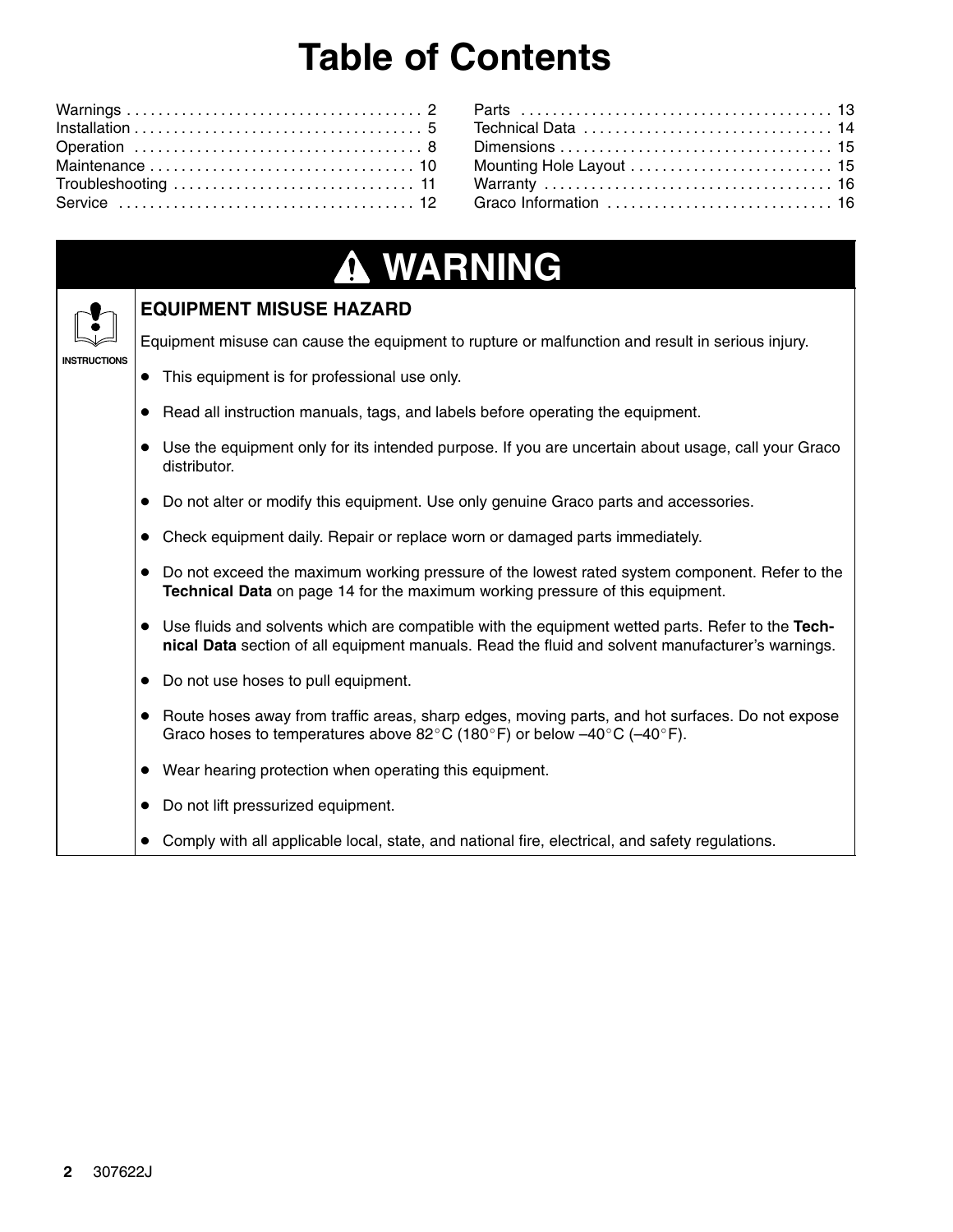### **WARNING A**

| <b>SKIN INJECTION HAZARD</b> |
|------------------------------|
|------------------------------|

Spray from the gun/valve, hose leaks, or ruptured components can inject fluid into your body and cause extremely serious injury, including the need for amputation. Fluid splashed in the eyes or on the skin can also cause serious injury.

- $\bullet$  Fluid injected into the skin might look like just a cut, but it is a serious injury. **Get immediate surgical treatment.**
- $\bullet$ Do not point the gun/valve at anyone or at any part of the body.
- $\bullet$ Do not put your hand or fingers over the spray tip/nozzle.
- $\bullet$ Do not stop or deflect leaks with your hand, body, glove or rag.
- $\bullet$ Do not "blow back" fluid; this is not an air spray system.
- $\bullet$ Always have the tip guard and the trigger guard on the gun/valve when spraying.
- $\bullet$ Be sure the gun/valve trigger safety operates before spraying.
- $\bullet$ Lock the gun/valve trigger safety when you stop spraying.
- $\bullet$  Follow the **Pressure Relief Procedure** on page 8 whenever you: are instructed to relieve pressure; stop spraying; clean, check, or service the equipment; and install or clean the spray tip/ nozzle.
- $\bullet$ Tighten all fluid connections before operating the equipment.
- $\bullet$  Check the hoses, tubes, and couplings daily. Replace worn, damaged, or loose parts immediately. Permanently coupled hoses cannot be repaired; replace the entire hose.
- Use only Graco approved hoses. Do not remove any spring guard that is used to help protect the hose from rupture caused by kinks or bends near the couplings.

| <b>MOVING PARTS HAZARD</b> |  |
|----------------------------|--|
|                            |  |

Moving parts can pinch or amputate your fingers.

- $\bullet$ Keep clear of all moving parts when starting or operating the pump.
- $\bullet$  Before servicing the equipment, follow the **Pressure Relief Procedure** on page 8 to prevent the equipment from starting unexpectedly.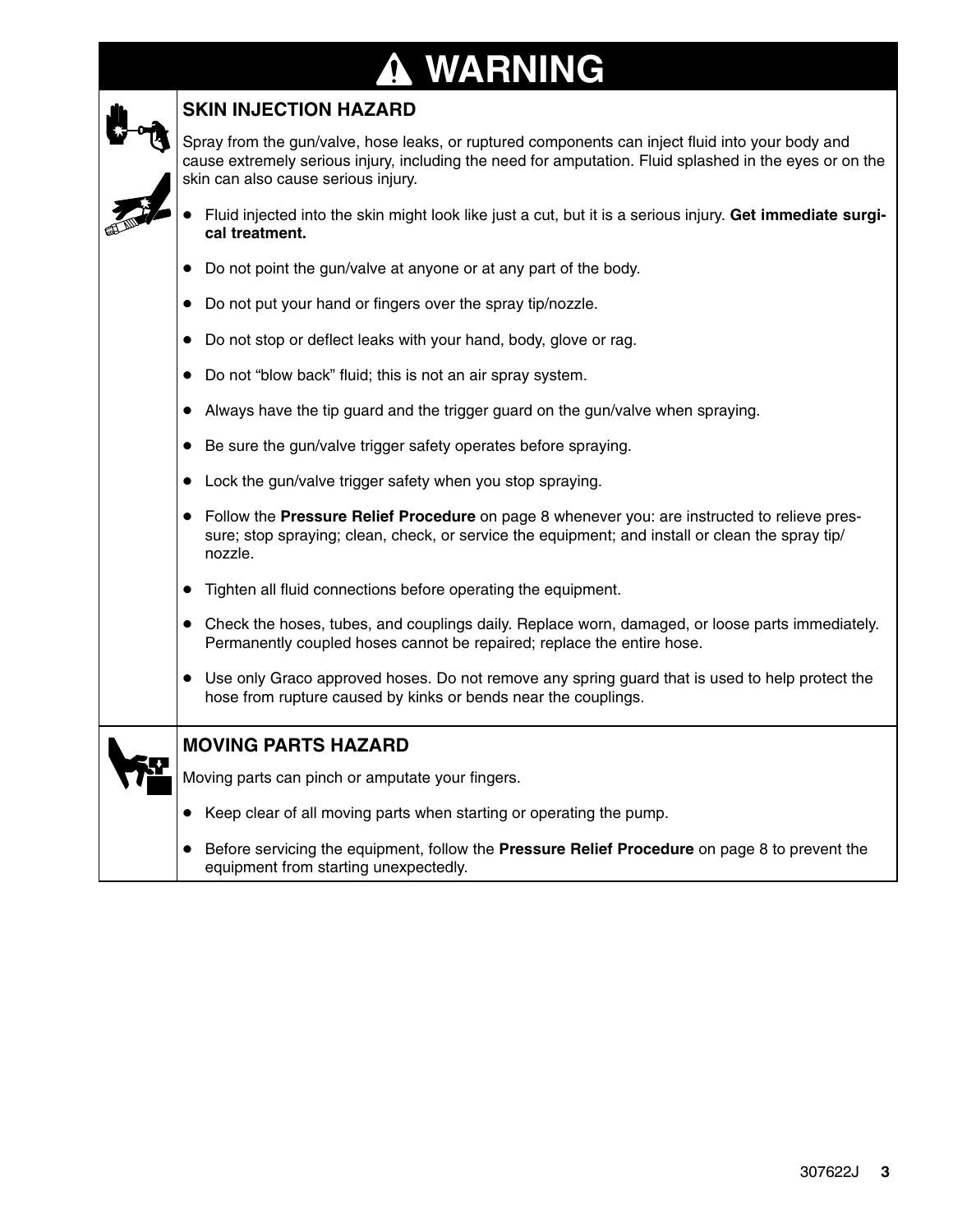### **WARNING** T



### **FIRE AND EXPLOSION HAZARD**

Improper grounding, poor ventilation, open flames or sparks can cause a hazardous condition and result in a fire or explosion and serious injury.

- $\bullet$ Ground the equipment and the object being sprayed. Refer to **Grounding** on page 5.
- If there is any static sparking or you feel an electric shock while using this equipment, **stop spraying immediately.** Do not use the equipment until you identify and correct the problem.
- Provide fresh air ventilation to avoid the buildup of flammable fumes from solvents or the fluid being sprayed.
- Keep the spray area free of debris, including solvent, rags, and gasoline.
- Electrically disconnect all equipment in the spray area.
- Extinguish all open flames or pilot lights in the spray area.
- Do not smoke in the spray area.
- $\bullet$ Do not turn on or off any light switch in the spray area while operating or if fumes are present.
- Do not operate a gasoline engine in the spray area.

|--|

#### **TOXIC FLUID HAZARD**

Hazardous fluid or toxic fumes can cause serious injury or death if splashed in the eyes or on the skin, inhaled, or swallowed.

- Know the specific hazards of the fluid you are using.
- $\bullet$  Store hazardous fluid in an approved container. Dispose of hazardous fluid according to all local, state and national guidelines.
- Always wear protective eyewear, gloves, clothing and respirator as recommended by the fluid and solvent manufacturer.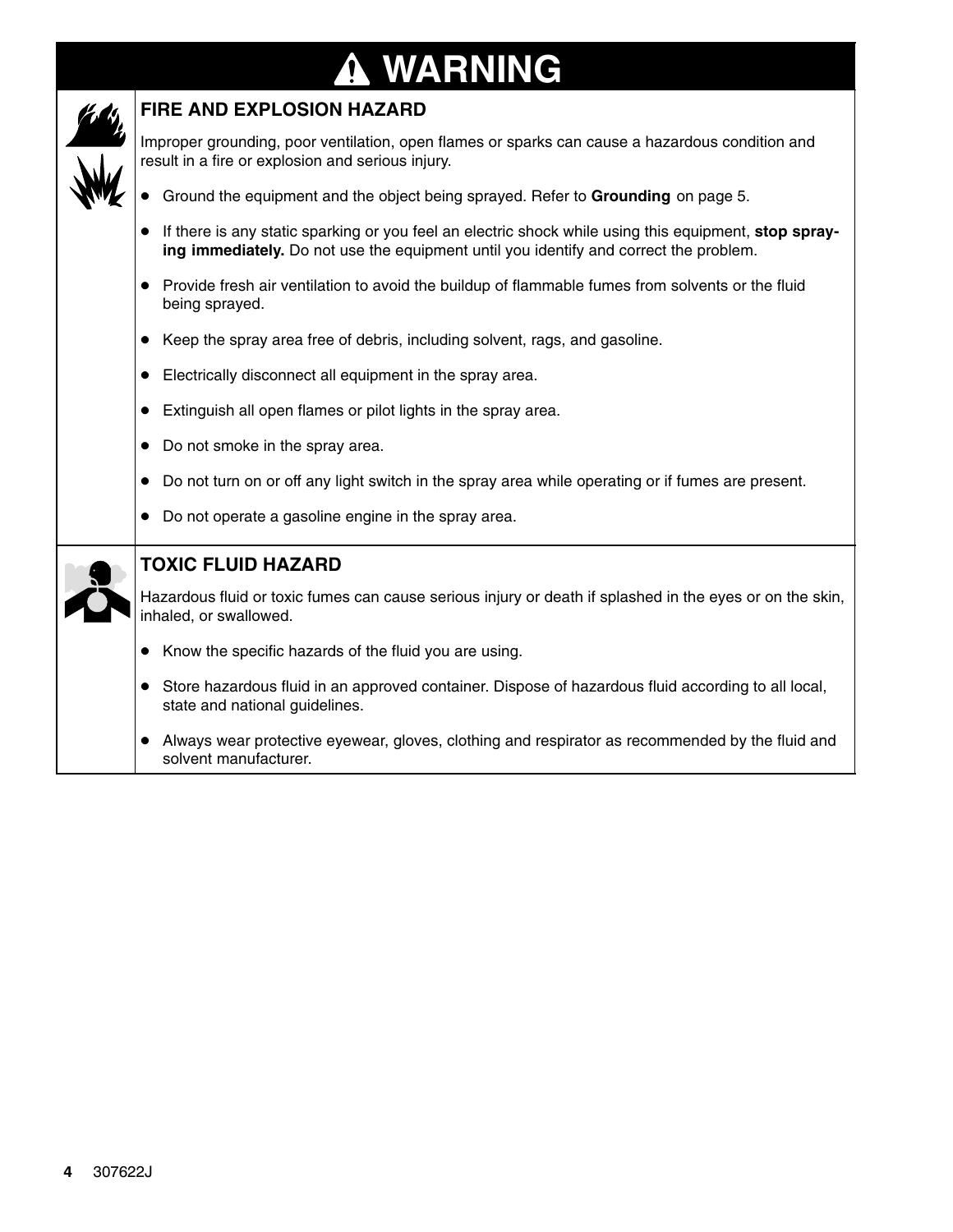## **Installation**

### **Grounding**

### **WARNING**



**FIRE AND EXPLOSION HAZARD** Before operating the pump, ground the system as explained below. Also read the section **FIRE AND EXPLOSION HAZARD** on page 4.

#### *Ground all of this equipment.*

- *Pump:* Loosen the grounding lug locknut (W) and washer (X). Insert one end of a 12 ga (1.5 mm2) minimum, ground wire (Y) into the slot in lug (Z) and tighten the locknut securely. See Fig. 1. Order Part No. 237569 Ground Wire and Clamp. Connect the clamp end of the ground wire to a true earth ground.
- $\bullet$  *Fluid and hydraulic hoses:* Use only electrically conductive hoses.
- *Hydraulic power supply:* Follow manufacturer's recommendations.
- *Spray gun or dispensing valve:* Obtain grounding through connection to a properly grounded fluid hose and pump.
- $\bullet$ *Object being sprayed:* Follow the local code.
- $\bullet$ *Fluid supply container:* Follow the local code.
- $\bullet$  *All solvent pails used when flushing:* Follow the local code. Use only metal pails, which are conductive. Do not place the pail on a nonconductive surface, such as paper or cardboard, which interrupts the grounding continuity.

*To maintain grounding continuity when flushing or relieving pressure,* always hold a metal part of the gun firmly to the side of a grounded metal pail, then trigger the gun.

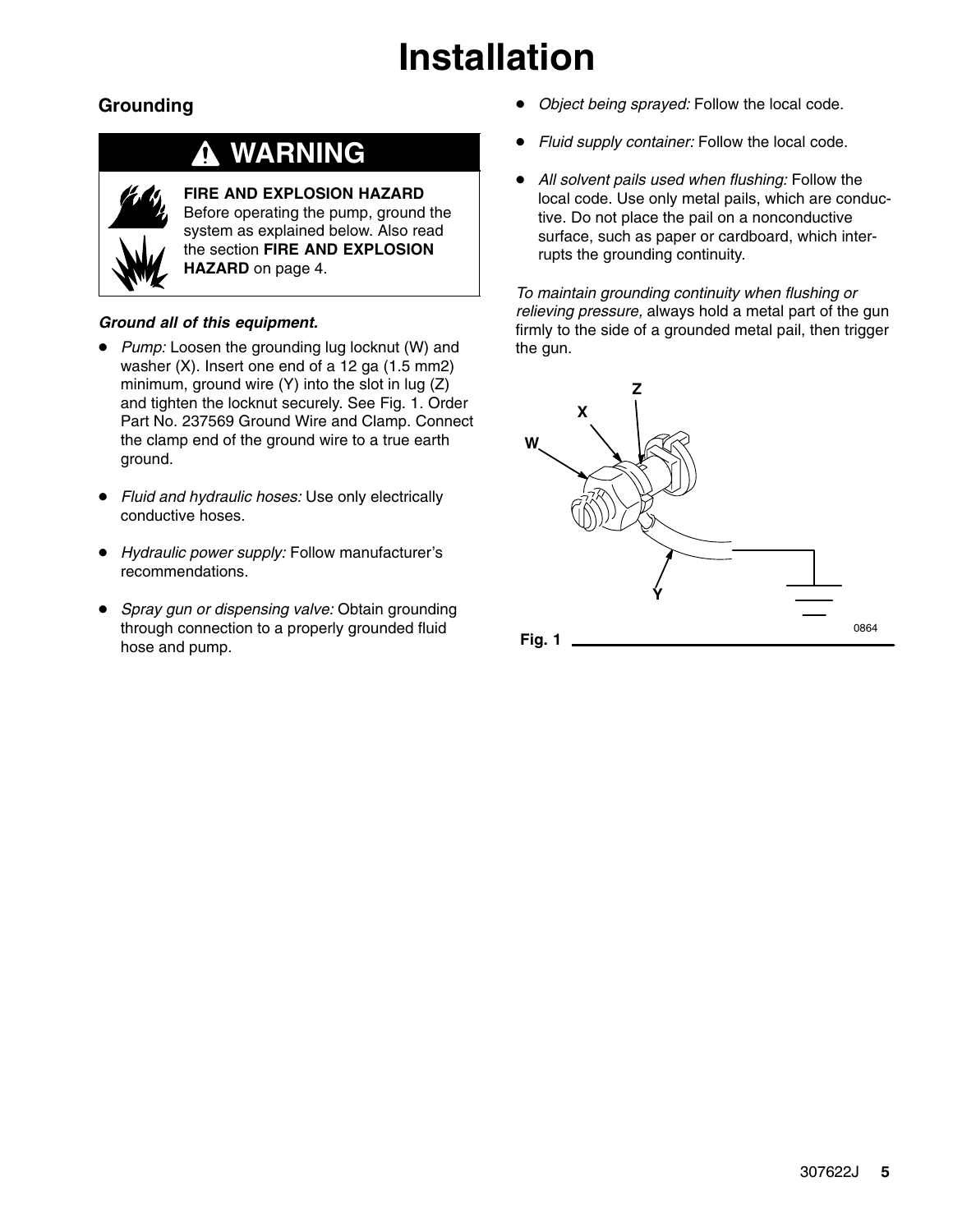## **Installation**

### **Typical Installation**



#### **KEY**

- **A** Fluid Hose to Gun **B** Fluid Drain Valve
- 
- 
- **C** Suction Hose<br>**D** Hydraulic Retu<br>**E** Hydraulic Sup **Hydraulic Return Line E** Hydraulic Supply Line Shutoff Valve
- **F** Pressure Gauge **G** Flow Control Valve

**H** Pressure Reducing Valve<br>**J** Accumulator **J** Accumulator

- 
- **K** Drain Line **L** Hydraulic Supply Line **M** Hydraulic Power Supply

**N** Ground Wire

- 
- 
- **P** Wet cup **Q** Check Valve
- **R** Hydraulic Return Line Shutoff Valve

- 
- 

 $6\phantom{a}$ 6 307622J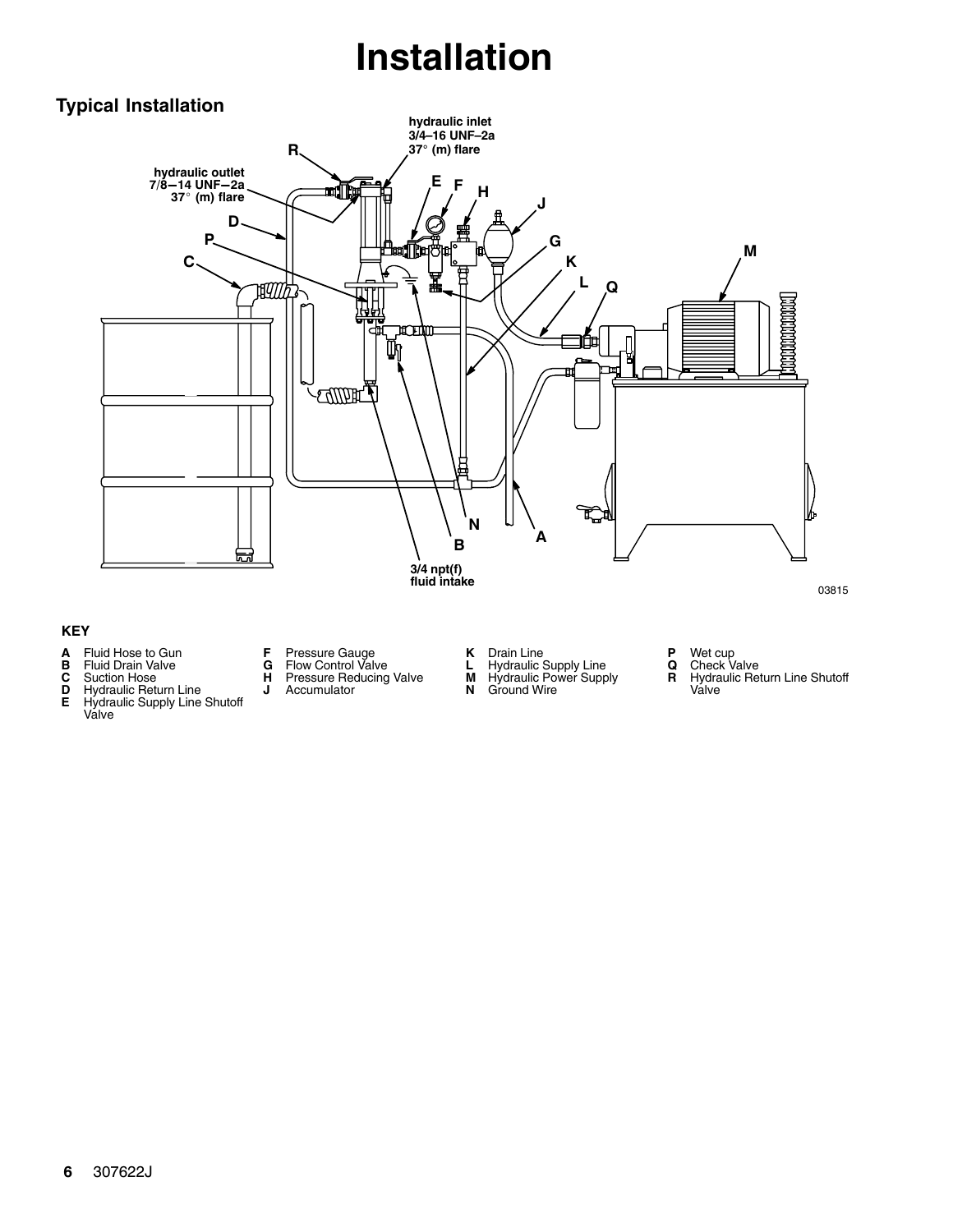## **Installation**

**NOTE:** The Typical Installation shown on page 6 is only a guide. Contact your Graco distributor for assistance in custom designing your hydraulic system.

**NOTE:** Mount the pump to suit the type of installation planned. The pump dimensions and mounting hole layout are shown on page 15.

### **A CAUTION**

The hydraulic supply system must be kept clean at all times to avoid damage to the motor and hydraulic power supply. Blow out all hydraulic lines with air and flush thoroughly with hydraulic oil before connecting the lines to the motor.

Always plug the hydraulic inlets, outlets, and lines when disconnecting them for any reason to avoid introducing dirt and other contaminants into the system.

Be sure that the hydraulic power supply is equipped with a suction filter to the hydraulic pump and a system return line filter of 10 micron size. Carefully follow the manufacturer's recommendations on reservoir and filter cleaning and periodic changes of hydraulic fluid.

The motor has a  $3/4-16$ ,  $37^{\circ}$  (m) flared tube hydraulic oil inlet fitting, and a  $7/8-14$ ,  $37^{\circ}$  (m) flared tube hydraulic oil outlet fitting. Use a minimum 1/2 in. ID hydraulic supply line and a minimum 5/8 in. ID return line.

On the hydraulic oil supply line (L), install a shutoff valve (E) to isolate the system for servicing; a fluid pressure gauge (F) to monitor hydraulic oil pressure to the motor and avoid overpressurizing the motor or displacement pump; a pressure and temperature compensated flow control valve (G) to prevent the motor from running too fast; a pressure reducing valve (H) with a drain line (K) running directly into the hydraulic return line (D); and an accumulator (J) to reduce the hammering effect caused by the motor reversing direction.

On the hydraulic return line (D), install a shutoff valve (R) for isolating the motor for servicing.

### **WARNING**

To reduce the risk of serious injury including skin injection, your system must include a drain valve installed near the pump fluid outlet to help relieve fluid pressure in the displacement pump and hoses when shutting off the pump.

Install a fluid drain valve (B) and a grounded dispense hose to the pump's 1/2 npt fluid outlet, and connect a suction hose to the 3/4 npt pump fluid intake. See the Typical Installation.

### **WARNING**

To reduce the risk of component rupture, which can cause serious injury, including skin injection, be sure that all accessories and system components can withstand the pressure and flow created by this pump.

Ground the pump and system as instructed on page 5.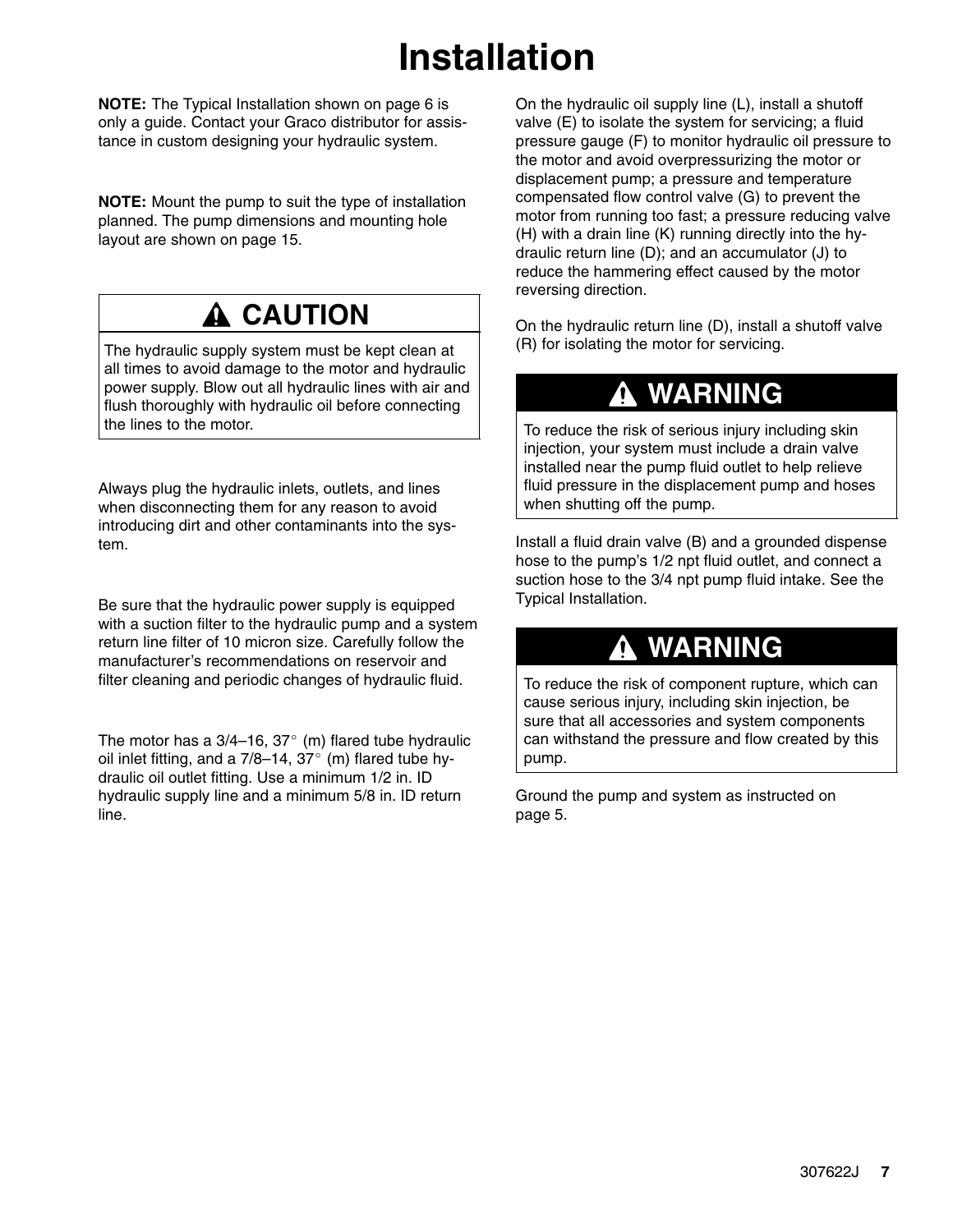## **Operation**

### **Pressure Relief Procedure**

### **WARNING**



#### **SKIN INJECTION HAZARD**

Fluid under high pressure can be injected through the skin and cause serious injury. To reduce the risk of an injury from injection, splashing fluid, or moving parts, follow the **Pressure Relief Procedure** whenever you:

- $\bullet$ Are instructed to relieve the pressure
- $\bullet$ Stop spraying/dispensing
- $\bullet$ Check or service any of the system equipment
- $\bullet$ Install or clean the spray tip/nozzle
- 1. Lock the gun/valve trigger safety.
- 2. Turn off the hydraulic supply line valve (E) first, then the return line valve (R).
- 3. Unlock the gun/valve trigger safety.
- 4. Hold a metal part of the gun/valve firmly to a grounded metal waste container and trigger it to relieve the fluid pressure.
- 5. Lock the trigger safety.
- 6. Open the pump drain valve (required in your system), having a container ready to catch the drainage.
- 7. Leave the drain valve open until you are ready to spray again.

If you suspect that the spray tip or hose is completely clogged, or that pressure has not been fully relieved after following the steps above, very slowly loosen the hose end coupling and relieve pressure gradually, then loosen completely. Now clear the tip or hose obstruction.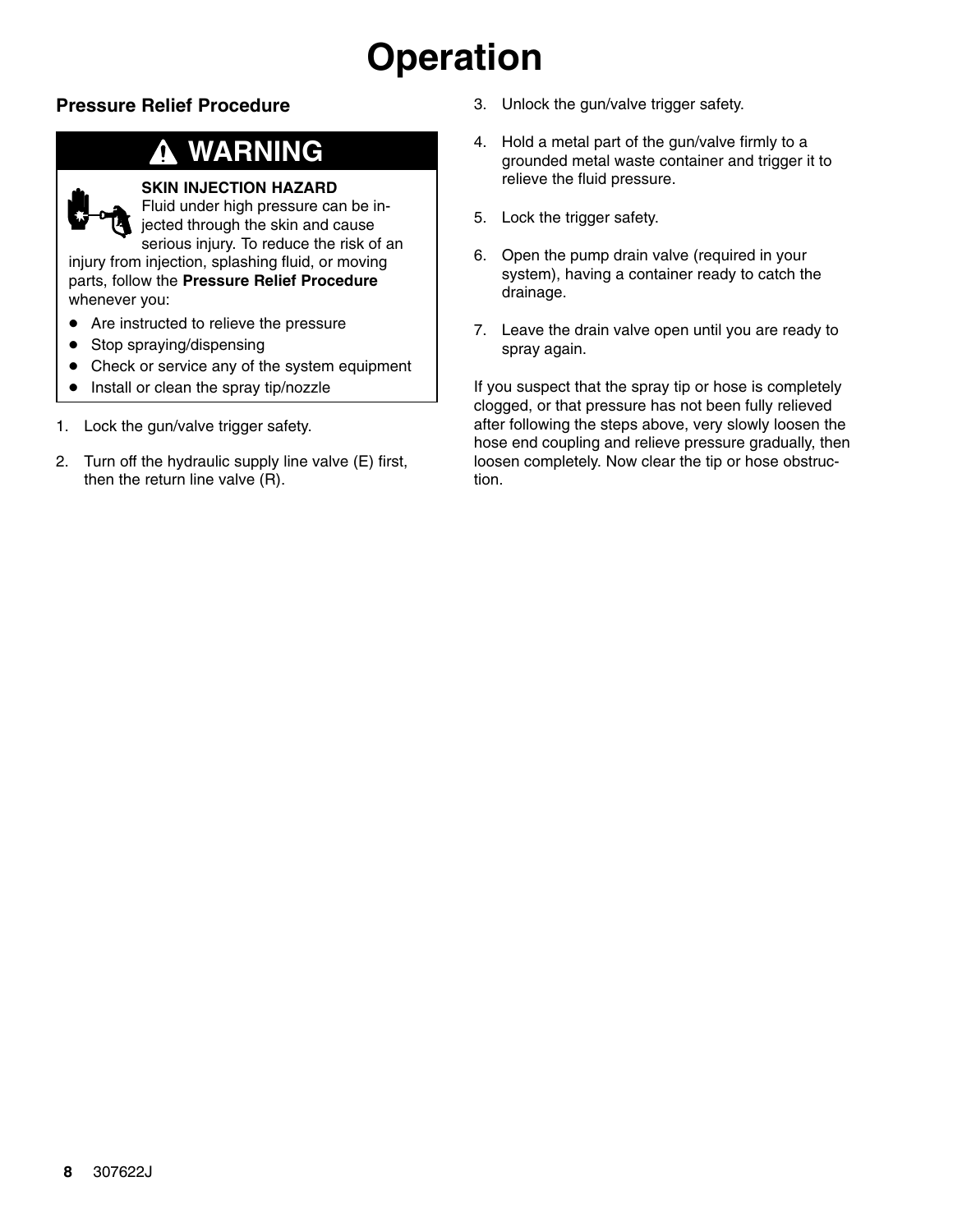## **Operation**

### **A CAUTION**

When shutting off the hydraulic supply system, always shut off the supply line shutoff valve (E) first, and then the return line shutoff valve (R). This is to prevent overpressurizing the motor or its seals. When starting the hydraulic system, open the return line shutoff valve first.

Check the hydraulic fluid level, and add fluid as necessary to fill lines, before each use.

Flush the pump before using it for the first time to remove the light oil which was left in after factory testing to protect the pump from corrosion. Be sure the solvent used is compatible with the fluid to be sprayed and the wetted parts of the pump (see the **Technical Data** on page 14).

#### **To Flush:**

Use a compatible solvent when flushing. In a circulating system, circulate the flushing fluid long enough to thoroughly clean all lines.

### **WARNING**

To reduce the risk of skin injection, static sparking and splashing when flushing, be sure the entire system is grounded, including flushing pails. Hold a metal part of the gun firmly to the side of a grounded metal pail, and aimed into it, and use the lowest possible pressure to flush. See Fig. 2. Then follow the **Pressure Relief Procedure** on page 8.



To operate the pump, turn on the hydraulic power supply. Open the hydraulic return line shutoff valve (R) first, and then the supply line shutoff valve (E). Slowly open the flow control valve. Use the lowest possible pressure to obtain the desired results. Higher pressures increase tip wear and pump wear.

In a direct supply system, the pump starts when the gun or valve is opened, and stalls when it is closed. In a circulating system, the pump operates continuously until the hydraulic power supply is turned off.

### **WARNING**

To reduce the risk of overpressurizing the system which can cause a rupture, fire, or explosion and result in serious injury, including skin injection, always follow these precautions:

Never exceed 1000 psi (6.9 MPa, 69 bar), or 3 gpm (11.4 liter/min) hydraulic input to the motor.

Never exceed 1000 psi (6.9 MPa, 69 bar) maximum pump outlet pressure.

### **CAUTION**

Never allow the hydraulic oil temperature to exceed 130°F (54°C). The pump seals wear faster and leaking might occur at higher temperatures.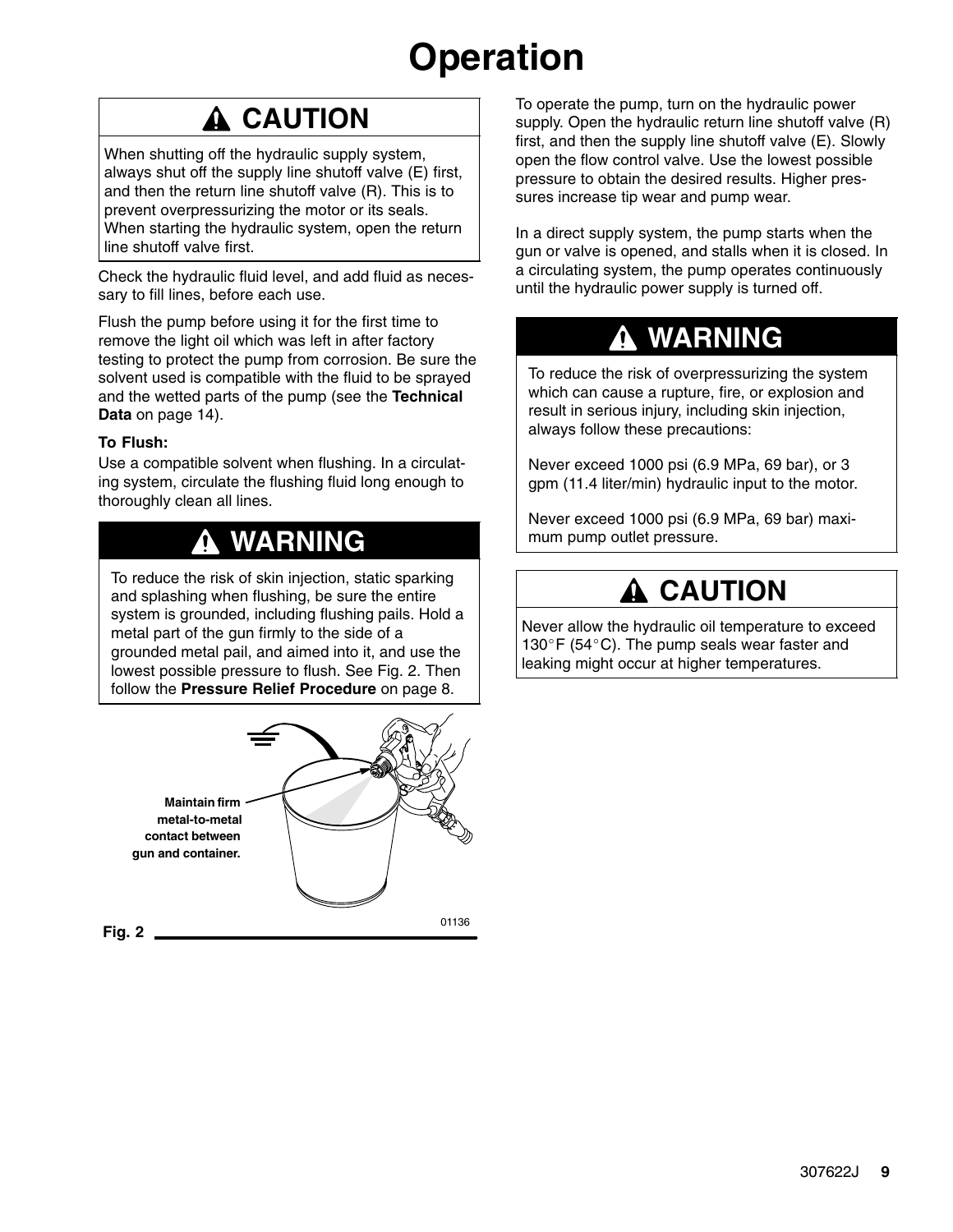## **Maintenance**

### **WARNING**

To reduce the risk of serious injury whenever you are instructed to relieve pressure, always follow the **Pressure Relief Procedure** on page 8.

Check the tightness of the packing nut weekly. Always **relieve the pressure** before adjusting. The packing nut should be tight enough to stop leakage, but no tighter. Overtightening compresses and damages the packings and results in pump leaking.

Carefully monitor the fluid supply. If the pump empties the supply container, air is sucked into the pump, causing it to run too fast and to be damaged. If the pump runs too fast, shut it off immediately. Fill the supply container and prime the pump to remove all air, or flush the pump.

Always flush the pump before any fluid dries in it. Always stop the pump at the bottom of its stroke to prevent the fluid from drying on the displacement rod and damaging the throat packings.

### **Check Valve Adjustment**

The fluid piston valve is factory set for low volume pumping of light viscosity fluids. For heavier fluids or more volume, increase the ball travel by moving the pin  $(S)$  to a high set of holes. See Fig. 3. **Fig. 3** 

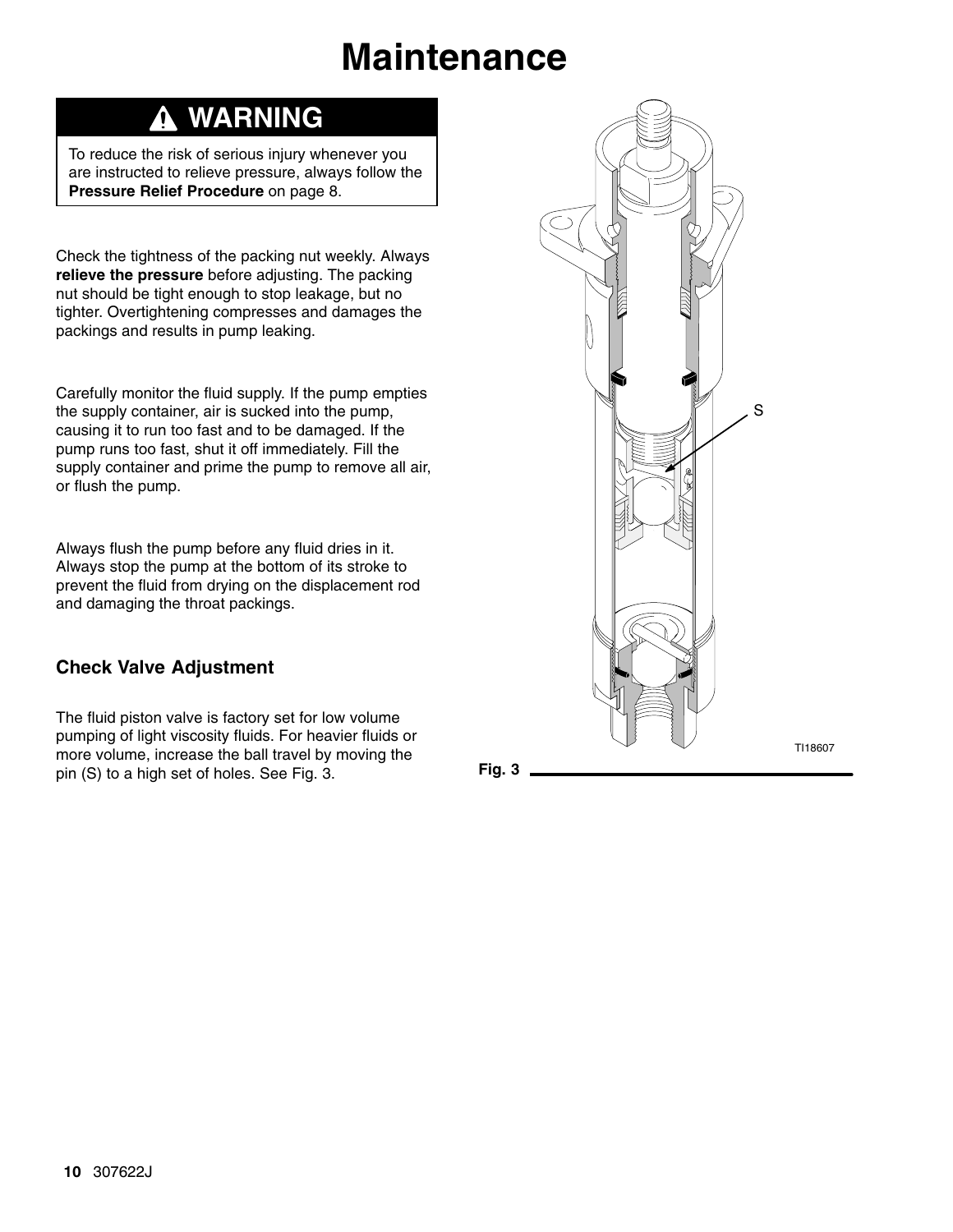## **Troubleshooting Chart**

#### **WARNING** Δ

To reduce the risk of serious injury whenever you are instructed to relieve pressure, always follow the **Pressure Relief Procedure** on page 8.

- 1. **Relieve the pressure.**
- 2. Check all possible causes and problems before disassembling the pump.

| <b>PROBLEM</b>                                   | <b>CAUSE</b>                                                       | <b>SOLUTION</b>                         |
|--------------------------------------------------|--------------------------------------------------------------------|-----------------------------------------|
| Pump operates, but output low on both<br>strokes | Restricted lines or inadequate hydraulic<br>supply.                | Clear lines; increase hydraulic supply. |
|                                                  | Insufficient hydraulic pressure; closed or<br>clogged valves, etc. | Open; clean.                            |
|                                                  | Exhausted fluid supply.                                            | Refill and reprime, or flush.*          |
|                                                  | Clogged fluid line, valves, etc.                                   | Clear.**                                |
|                                                  | Piston check valve needs adjustment.                               | Adjust. See page 10.                    |
|                                                  | Packing nut too tight.                                             | Loosen.                                 |
|                                                  | Loose packing nut or worn packings.                                | Tighten; replace.                       |
| Pump operates, but output low on down<br>stroke  | Held open or worn intake valve.                                    | Clear; service. See manual 308117.      |
| Pump operates, but output low on up<br>stroke    | Held open or worn piston or packings.                              | Clear; service. See manual 308117.      |
| Erratic pump operation                           | Exhausted fluid supply.                                            | Refill and reprime, or flush.*          |
|                                                  | Held open or worn intake valve or piston<br>packings.              | Clear; service. See manual 308117.      |
|                                                  | Piston check valve needs adjustment.                               | Adjust. See page 10.                    |
|                                                  | Excessive hydraulic fluid supply volume.                           | Lower.                                  |
|                                                  | Air entrained in fluid.                                            | Purge all air; change fluid.            |
| Pump fails to operate                            | Restricted lines or inadequate hydraulic<br>supply.                | Clear; increase.                        |
|                                                  | Insufficient hydraulic pressure; closed or<br>clogged valves, etc. | Open; clean.                            |
|                                                  | Exhausted fluid supply.                                            | Refill and reprime, or flush.*          |
|                                                  | Clogged fluid line, valves, etc.                                   | Clear.**                                |
|                                                  | Damaged hydraulic motor.                                           | Service; see manual 307654.             |
|                                                  | Dried fluid seizure of displacement rod.                           | Service.*** See manual 308117.          |

Stop the pump immediately if it is running too fast; check fluid supply. If empty, refill and reprime the pump being sure to eliminate all air from the system, or flush the pump and store it with an oil–based solvent, such as mineral spirits, to prevent corrosion.

- \*\* **Relieve the pressure**; disconnect fluid line. If pump starts when hydraulic power is restored, line, etc. is clogged.
- \*\*\* Always stop the pump at the bottom of its stroke, and keep the packing nut/wet–cup 1/3 full of TSL to help prevent displacement rod seizure.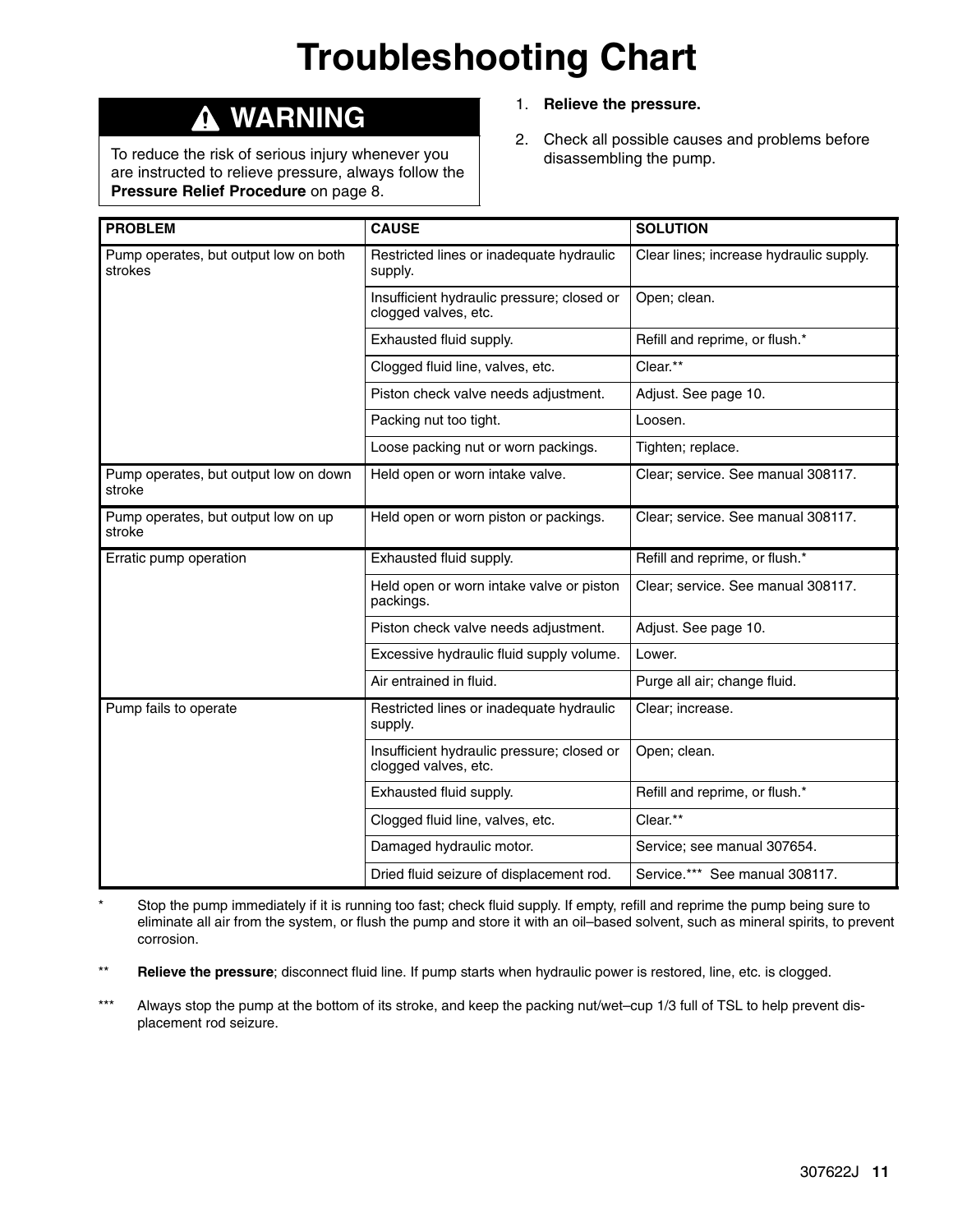## **Service**

### **WARNING**

To reduce the risk of serious injury whenever you are instructed to relieve pressure, always follow the **Pressure Relief Procedure** on page 8.

#### **Notes:**

- Packing Repair Kit 224402 is available. Use all the parts in the kit for the best results, even if the old ones still look good.
- $\bullet$  Clean all parts as you disassemble the pump and inspect them for wear or damage. Replace parts as necessary.

#### **Removing the Displacement Pump** (Fig. 4)

- 1. Flush the pump if possible. **Relieve the pressure.** Stop the pump at the bottom of its stroke.
- 2. Disconnect all hoses from the displacement pump.
- 3. If you remove the pump from its mounting, disconnect the hydraulic hoses first, and plug all hydraulic connections and lines to prevent contamination.
- 4. Remove the pin (17) from the top of the displacement rod (T).
- 5. Unscrew and remove the three locknuts (15).
- 6. Unscrew the displacement rod (T) from the motor connecting rod.
- 7. Refer to manual 308117 to service the displacement pump.
- 8. Reassemble in the reverse order. Torque the tie rods and locknuts to 20 to 30 ft–lb  $(27 \text{ to } 40 \text{ N}\cdot\text{m})$ . **Fig. 4**



 $\sqrt{1}$  Torque to 20–30 ft–lb (27–40 N•m)

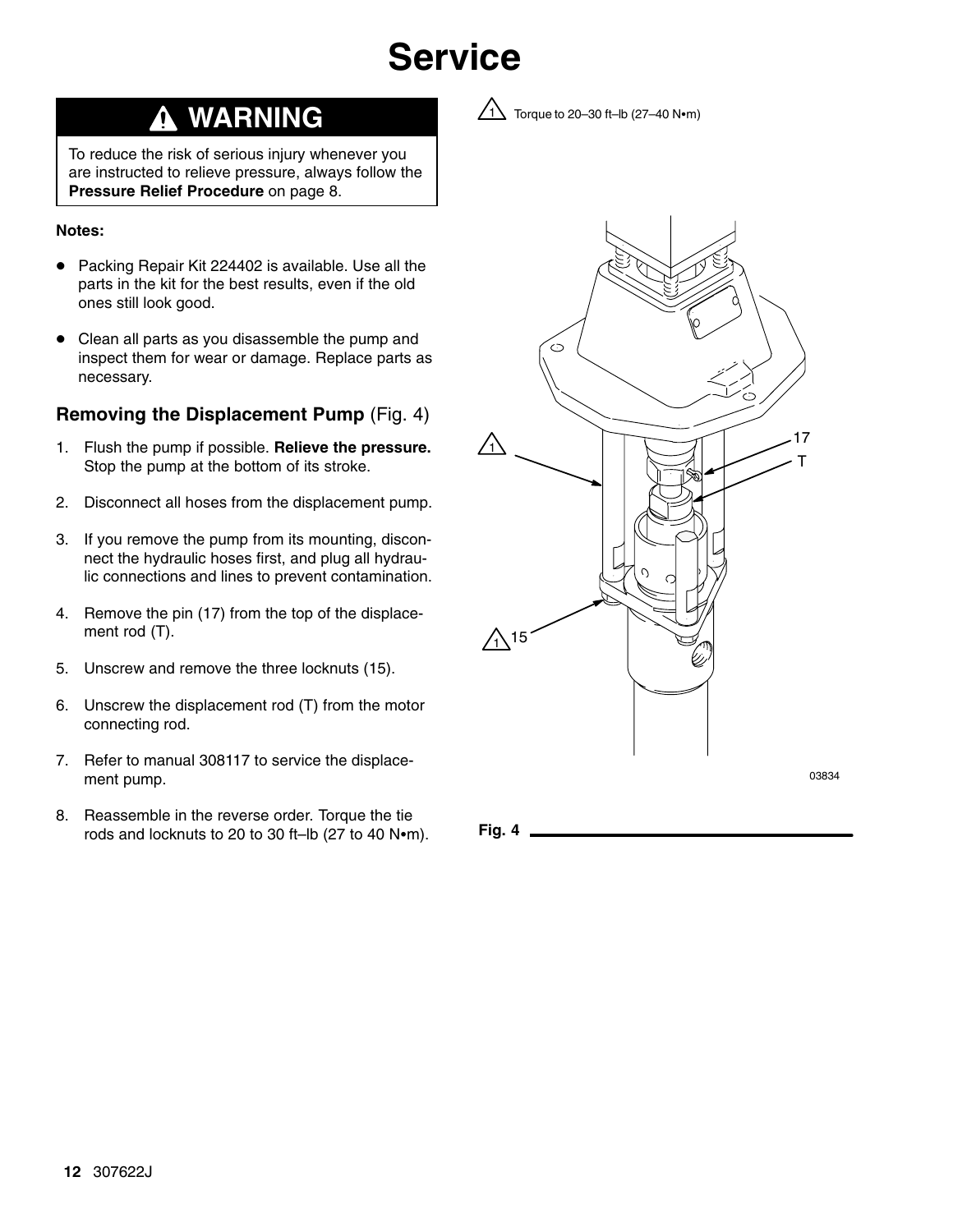### **Parts**

#### **Model 218077 Viscount I 1000 Pump Series B Stubby Length**

| Ref |          |                                |     |
|-----|----------|--------------------------------|-----|
| No. | Part No. | <b>Description</b>             | Qty |
| 5   | 100133   | <b>LOCKWASHER</b>              | 4   |
| 6   | 217222   | <b>VISCOUNT I MOTOR</b>        |     |
|     |          | See manual 307654 for parts    | 1   |
| 7   | 107195   | ADAPTER, straight thd; 7/8-14  |     |
|     |          | UNF-2a; $37^\circ$ flare(m)    | 1   |
| 8   | 106470   | ELBOW, straight thd,           |     |
|     |          | 3/4-16 UNF-2a; 37° flare       | 1   |
| 9   | 217221   | TUBE, inlet, 1/2 ID            | 1   |
| 10  | 107197   | TEE, run, straight thd; 3/4-16 |     |
|     |          | UNF-2a; $37^\circ$ flare(m)    | 1   |
| 11  | 104029   | CLAMP, grounding               | 1   |
| 12  | 104582   | WASHER, tab                    | 1   |
| 13  | 179882   | BASE, motor                    | 1   |
| 14  | 166237   | ROD, tie; 4-3/4" (120 mm) long | 3   |
| 15  | 102021   | LOCKNUT, hex; 3/8-16 thd size  | 3   |
| 16  | 224344   | <b>DISPLACEMENT PUMP</b>       |     |
|     |          | See manual 308117 for parts    | 1   |
| 17  | 100103   | PIN, cotter                    | 1   |
| 18  | 106292   | NUT, hex, 3/8"                 | 4   |
| 19  | 156082   | O-RING                         | 1   |

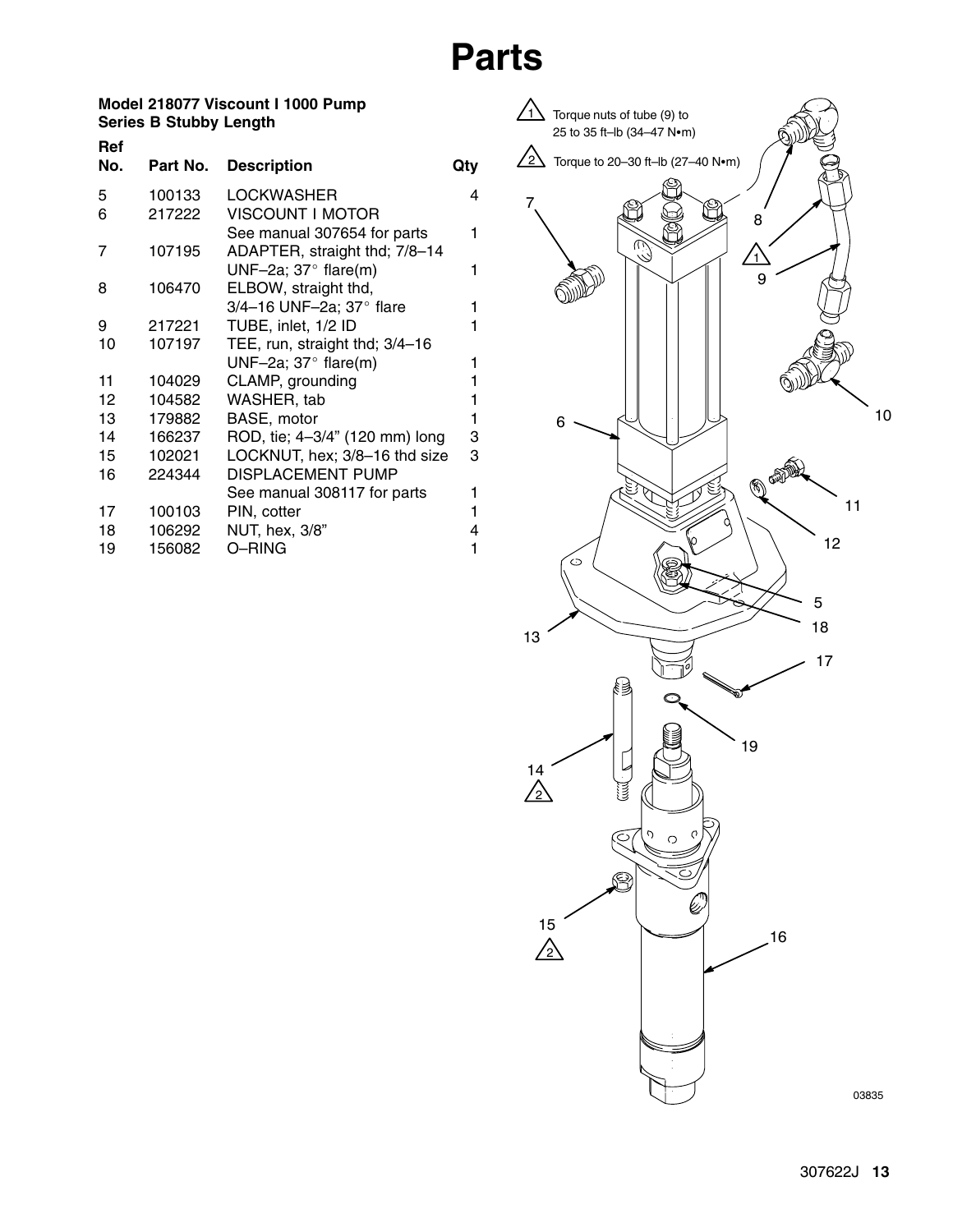## **Technical Data**

| Category                             | Data                                                                    |
|--------------------------------------|-------------------------------------------------------------------------|
| Maximum Fluid Outlet Pressure        | 1000 psi (6.9 MPa, 69 bar)                                              |
| Maximum Hydraulic Input Pressure     | 1000 psi (6.9 MPa, 69 bar)                                              |
| Maximum Hydraulic Fluid Volume       | 3 gpm (11.7 liter/min)                                                  |
| Fluid Delivery Rate at 60 cycles/min | 3 gpm (11.7 liter/min)                                                  |
| Maximum Hydraulic Fluid Temperature  | 130°F (54°C)                                                            |
| Cycles per Gallon (3.8 Liter)        | 20                                                                      |
| <b>Wetted Parts</b>                  | 303 & 304 stainless steel, nitrile rubber, polyethylene,<br><b>PTFE</b> |
| Weight                               | 33 lb (15 kg)                                                           |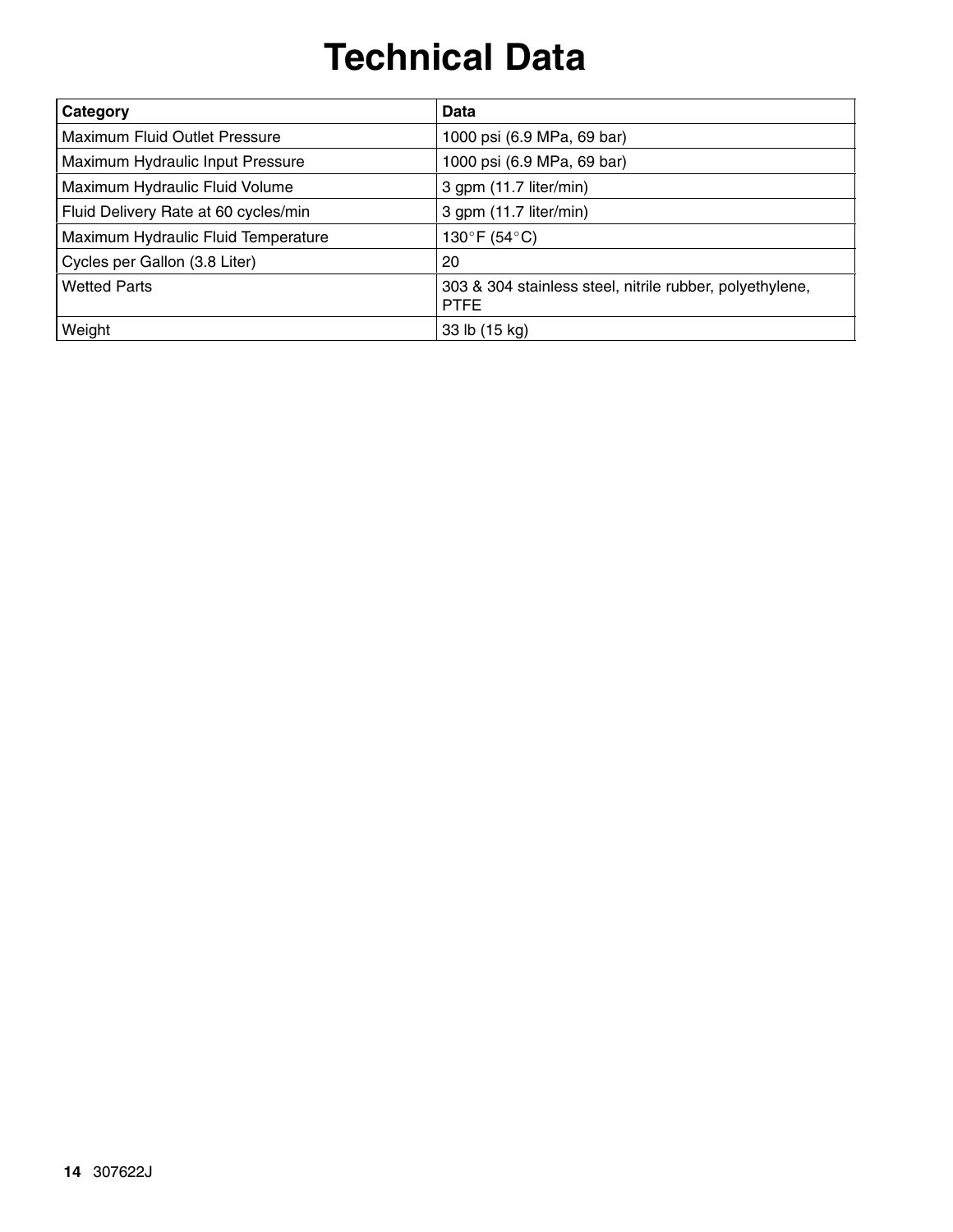## **Dimensions**

## **7/8–14 unf–2a 37 flared(m) OUTLET ADAPTER 3/4–16 unf–2a 37 flared(m) INLET ADAPTER** 14.7 in. (373 mm)  $\bm{\Theta}$ 28.4 in. (721 mm) 6 **1/2 NPT FLUID OUTLET** 13.7 in.  $(348 \text{ mm})$ 3/4 NPT<br>FLUID INLET 03833